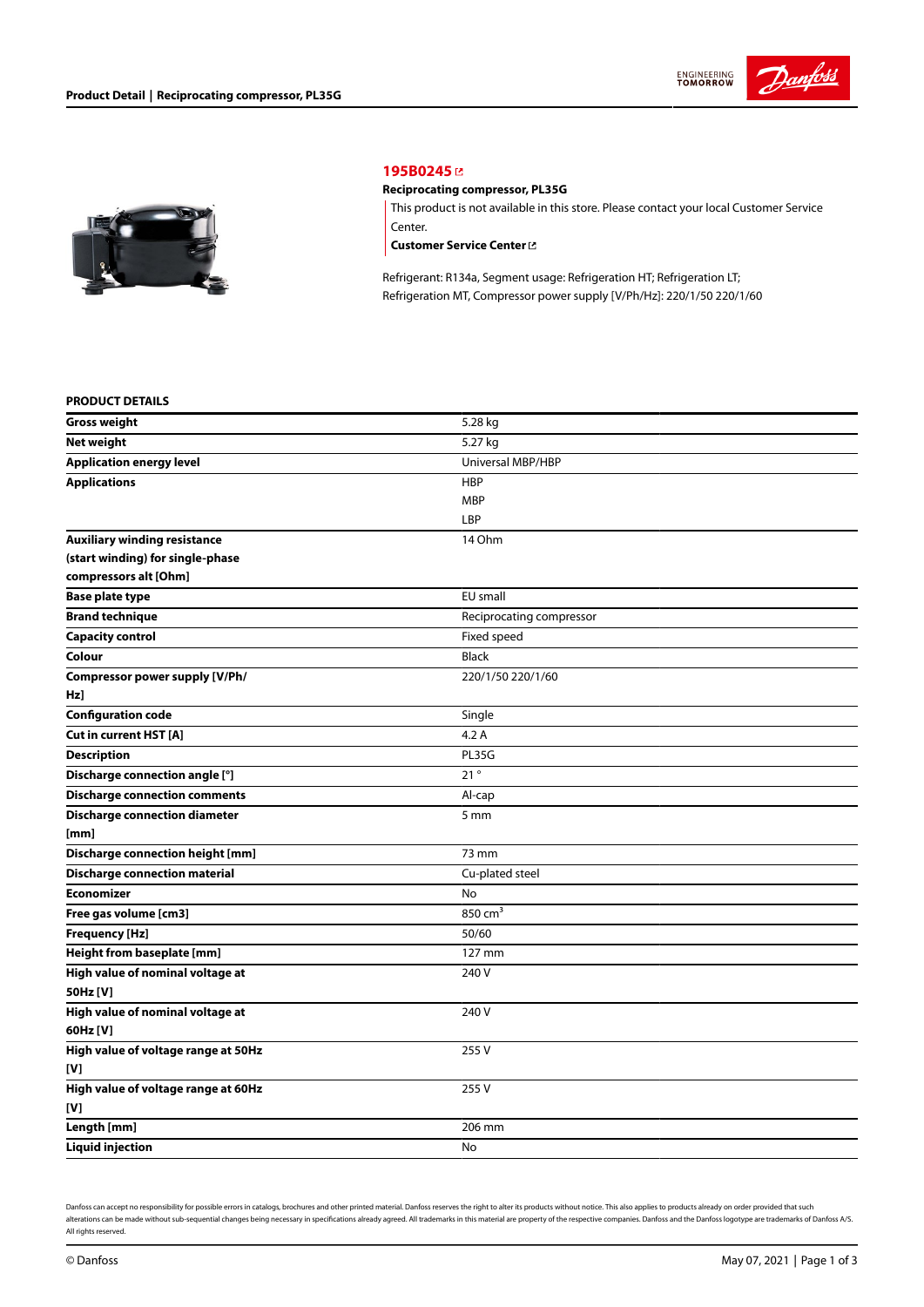



## **PRODUCT DETAILS**

| Low value of nominal voltage at<br>50Hz [V] | 220 V              |
|---------------------------------------------|--------------------|
| Low value of nominal voltage at             | 220 V              |
| 60Hz [V]                                    |                    |
| Low value of voltage range at 50Hz          | 187 V              |
| [V]                                         |                    |
| Low value of voltage range at 60Hz          | 187 V              |
| [V]                                         |                    |
| LRA HST 60Hz [A]                            | 4.2A               |
| <b>LRA HST [A]</b>                          | 4.2A               |
| Main winding resistance for single-         | 38 Ohm             |
| phase compressors [Ohm]                     |                    |
| <b>Model number</b>                         | PL35G              |
| <b>Motor type</b>                           | <b>CSIR</b>        |
|                                             | <b>RSIR</b>        |
| No. of phases (compressor)                  | 1                  |
| Oil quantity [cm3]                          | $150 \text{ cm}^3$ |
| Oil type                                    | <b>POE</b>         |
| <b>Packing format</b>                       | Single pack        |
| <b>Packing quantity</b>                     | 1                  |
| <b>Phase</b>                                | 1                  |
| Process connection angle [°]                | 45°                |
| <b>Process connection comments</b>          | Al-cap             |
| Process connection diameter [mm]            | $6.2 \text{ mm}$   |
| Process connection height [mm]              | 120 mm             |
| <b>Process connection material</b>          | Cu-plated steel    |
| Refrigerant                                 | R134a              |
| Refrigerant charge [kg] [Max]               | 0.3 kg             |
| <b>RLA</b>                                  | 0.50A              |
| Rotational speed at 50Hz [rpm]              | 3000 rpm           |
| Rotational speed at 60Hz [rpm]              | 3600 rpm           |
| <b>Segment usage</b>                        | Refrigeration MT   |
|                                             | Refrigeration LT   |
|                                             | Refrigeration HT   |
| <b>Start capacitor capacitance</b>          | $60 \mu F$         |
| Suction connection angle [°]                | 40                 |
| <b>Suction connection comments</b>          | Al-cap             |
| <b>Suction connection diameter [mm]</b>     | $6.2 \text{ mm}$   |
| <b>Suction connection height [mm]</b>       | 120 mm             |
| <b>Suction connection material</b>          | Cu-plated steel    |
| <b>Swept volume [cm3]</b>                   | $2 \text{ cm}^3$   |
| <b>Technology</b>                           | Reciprocating      |
| <b>Total height [mm]</b>                    | 129 mm             |
| <b>Type</b>                                 | PL                 |
| <b>Type designation</b>                     | Compressor         |
| Voltage 50Hz [V]                            | 220V               |
| Voltage 50Hz [V] [Max]                      | 240 V              |
| Voltage 60Hz [V]                            | 220 V              |
| Voltage 60Hz [V] [Max]                      | 240 V              |
| Width [mm]                                  | 130 mm             |
| Winding temperature short term              | 135 °C             |
| $[°C]$ [Max]                                |                    |

Danfoss can accept no responsibility for possible errors in catalogs, brochures and other printed material. Danfoss reserves the right to alter its products without notice. This also applies to products already on order pr alterations can be made without sub-sequential changes being necessary in specifications already agreed. All trademarks in this material are property of the respective companies. Danfoss and the Danfoss logotype are tradem All rights reserved.